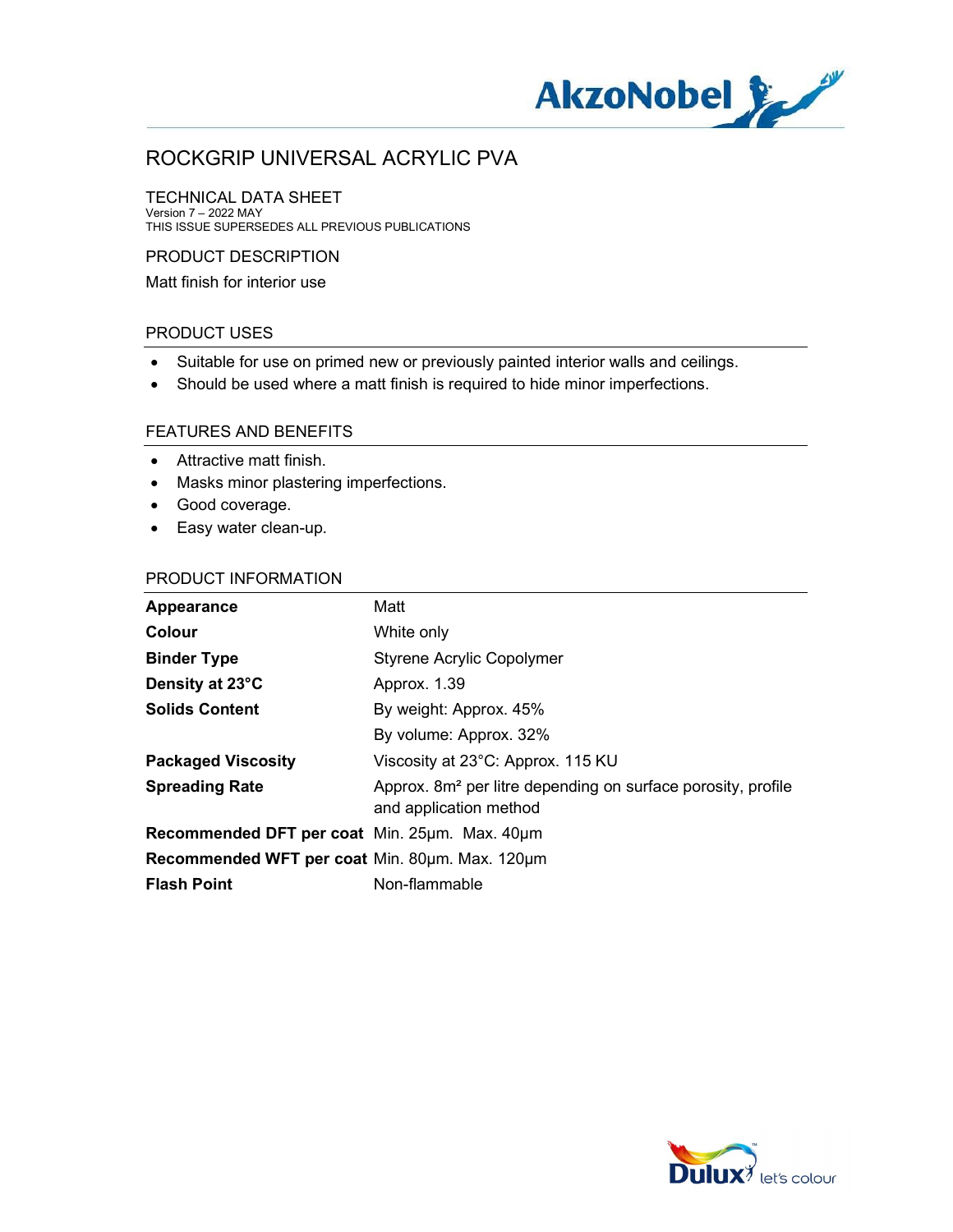

### APPLICATION INFORMATION

| Mixing                         | Stir until homogeneous with a flat paddle.                                                                                                                                                              |
|--------------------------------|---------------------------------------------------------------------------------------------------------------------------------------------------------------------------------------------------------|
| Application Surface conditions | Surface Temperature between 10 - 35°C. Relative Humidity<br>between 10 - 85 % OR 2°C above dew point minimum.                                                                                           |
| Application methods            | Brush, roller or airless spray                                                                                                                                                                          |
| Thinner                        | Thinning not recommended. Ready for use after thorough<br>stirring                                                                                                                                      |
| <b>Drying Time</b>             | Touch dry 1 hour at 23°C.                                                                                                                                                                               |
| <b>Recoating Time</b>          | 4 hours at 23°C (Drying times will be extended during cold,<br>wet or humid conditions)                                                                                                                 |
| Cleaning of equipment          | After use, remove as much product as possible, and then<br>clean immediately with water.                                                                                                                |
| <b>Substrates</b>              | Suitable for cement plaster, concrete, gypsum plaster, fibre<br>cement, various types of composite boarding, PVC, metal<br>and wood trims provided that appropriate preparation and<br>priming is done. |
| Precautions                    | Do not apply during cold (below 10°C) or wet weather.                                                                                                                                                   |
|                                | Do not apply directly to substrate without priming.                                                                                                                                                     |
|                                | Not suitable for direct application to powdery or friable<br>surfaces whether previously painted or not.<br>Do not clean the surface within 7 days of applying.                                         |
|                                | Clean only with Dulux Pre-Paint Sugar Soap and non-                                                                                                                                                     |
|                                | abrasive cloth                                                                                                                                                                                          |
|                                | Essentially a wall coating. For areas subject to continual<br>handling/soiling, e.g. cupboards and doorframes, use<br>Rockgrip Universal Gloss Enamel.                                                  |
|                                | Not suitable for use in kitchen and bathrooms.                                                                                                                                                          |
| <b>Coats Required</b>          | Apply two to three finishing coats to new surfaces to achieve<br>a closed film and solid colour.                                                                                                        |

#### SURFACE PREPARATION

Plaster sand should comply with SABS 1090 requirements. Plaster mix must be applied at a minimum thickness of 10mm, curing to a hard and sound finish, free of soft and friable material. MPA strength must comply with SABS 0164-1 (10MPA=2, 6:1 and 5MPA=4:1).

Ensure that surfaces are sound and free from dust, oil, grease, dirt, and debris. Surfaces must be thoroughly dry - no more than 12% moisture content.

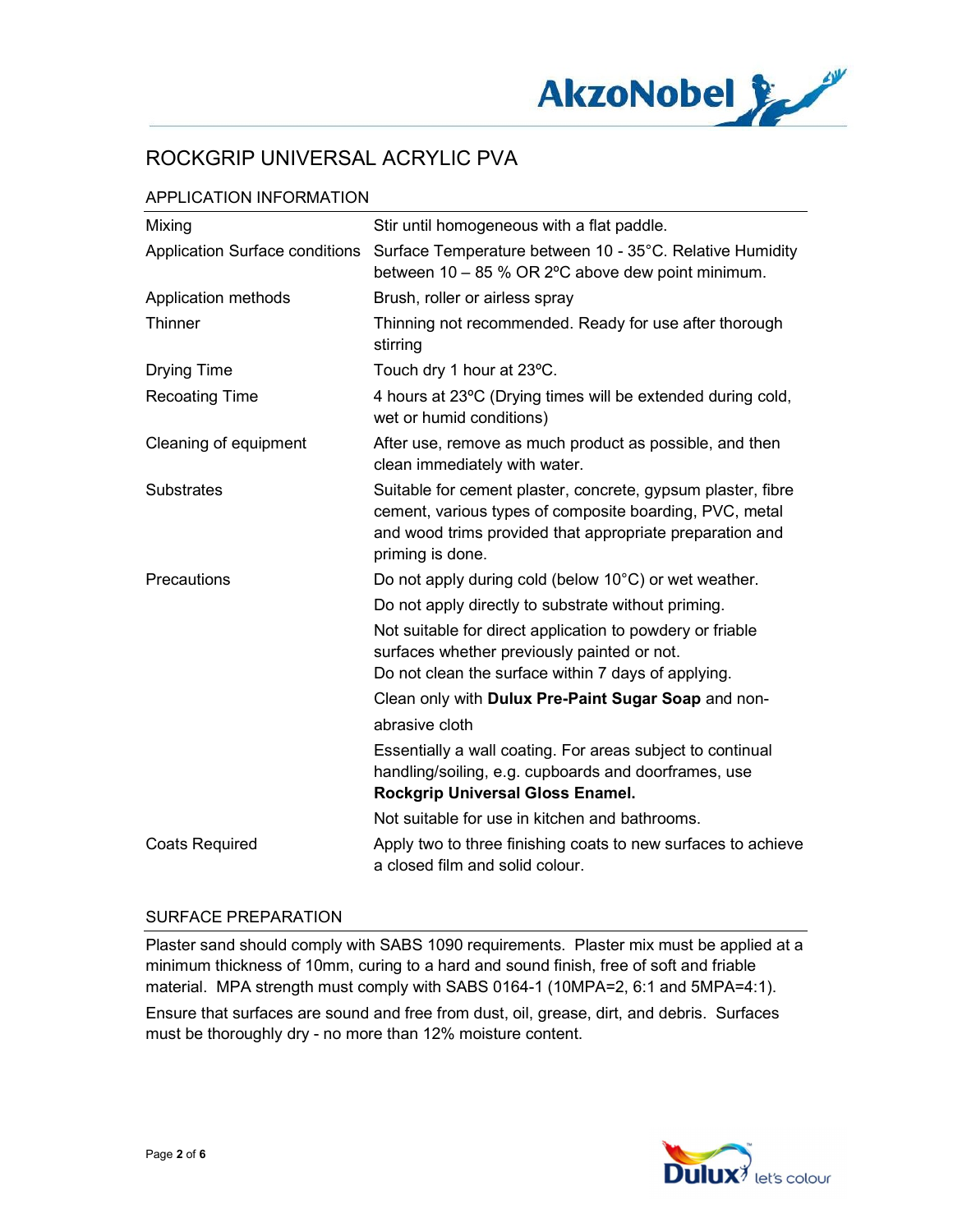

## NEW SURFACES

### Cement Plaster (non-friable), Fibre Cement and Composite Boarding

- It is recommended that fresh plaster should be allowed one week drying for every 5mm thickness; and longer in cold or damp weather.
- Spot-prime metal strips and nail heads with appropriate metal primer.
- For best paint system performance prime with one full coat Rockgrip Plaster Primer or Rockgrip Water Based Plaster Primer.

#### Gypsum Plaster - Interior

- Newly applied Gypsum Plaster can present variable surface finishes based on the application method, the quality and type of gypsum plaster used. This can present variability in the finish of the applied gypsum in terms of surface hardness, texture and porosity. This may require added attention during priming.
- Ensure the gypsum plaster is sound, non-friable, applied and cured as per the manufacturer's specifications.
- After wiping down the gypsum plaster, no chalky powder should remain on the surface.
- If the gypsum is sound, apply a single coat **Rockgrip Plaster Primer** or **Rockgrip** Water Based Plaster Primer or Rockgrip Bonding Liquid.
- As gypsum plaster is a very porous surface, adsorption of the applied plaster primer or bonding liquid may occur. To test for this, wipe a black cloth over the dried applied Rockgrip Plaster Primer or Rockgrip Water Based Plaster Primer or Rockgrip Bonding Liquid to test its integrity. If a white residue is found on the back of the cloth, apply 1 to 2 further coats of the respective Rockgrip Plaster Primer or Rockgrip Water Based Plaster Primer or Rockgrip Bonding Liquid applied, to achieve the correct binding and sealing properties.

#### Concrete

- Remove any uncured cement, grease, and mould release agents by high-pressure water blast, or wash with a strong solution of **Dulux Pre-Paint Sugar Soap/water** solution. Rinse off thoroughly with clean water and allow drying.
- For best paint system performance prime with one full coat Rockgrip Plaster Primer or Rockgrip Water Based Plaster Primer.

#### Mild Steel and Iron

- Inspect shop-primer thoroughly for damage by installation. Abrade new surfaces lightly and remove rust, mill scale by sanding, scraping or with steel wire brushes back to sound mild steel and iron or sandblast to SA 2½.
- Ensure that the sanded areas are dry and free of grease and dust. A solvent wash (rags) dipped in lacquer thinner) may be used. Change the rags frequently. Allow drying, OR clean with Dulux Galvanised Iron Cleaner according to technical data sheet

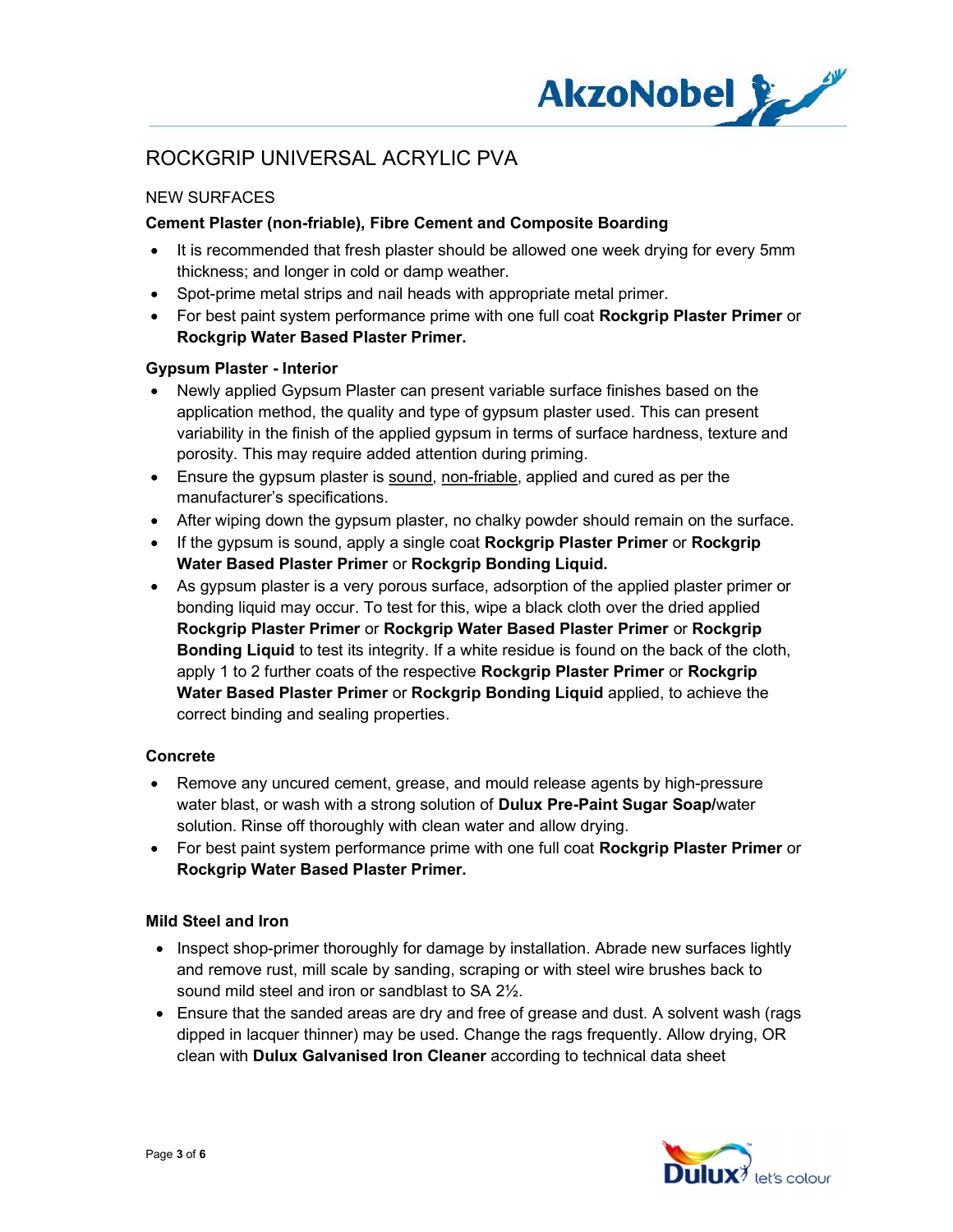

### SURFACE PREPARATION

#### NEW SURFACE

#### Mild Steel and Iron - Continued

- Prime immediately following preparation with one to two coats Rockgrip Steel Primer, depending on the severity of the conditions. Two coats recommended for coastal conditions or with two coats of Dulux Rustshield
- For best paint system performance follow primer with Rockgrip General Purpose Undercoat before applying the selected finishing coat.

#### PVC Gutters and Downpipes

- Sand well to improve adhesion. Ensure surface is clean and dry.
- Prime with one full coat Dulux Supergrip.

#### Wooden Surfaces

- Timber treated with borer- or fire retardant may cause slow drying (consult supplier).
- Treat knots in timber with Knotting Agent.
- Spot prime nail heads with Rockgrip Steel Primer or Dulux Rustshield.
- Special attention must be given to painting the end grain to avoid moisture penetration apply a second coat after 10 - 20 minutes.
- Prime with one coat Dulux Wood Primer. Two coats may be required for very absorbent wood. Alternatively, timber surfaces can be primed with Dulux Supergrip to support a water based paint system.
- For best paint system performance follow Dulux Wood Primer with Rockgrip General Purpose Undercoat before applying the selected finishing coat.

### PREVIOUSLY PAINTED SURFACES

#### Good Condition, not powdery

- Remove any loose and flaking paint back to a sound substrate and firm edges by scraping and sanding.
- Clean surfaces with Dulux Pre-Paint Sugar Soap /water solution to remove all surface contaminates and chalky residue, rinse with clean water to remove all traces of the Dulux Pre-Paint Sugar Soap treatment and allow drying out. For exterior application can high pressure water jet cleaning be used as an alternative to the Dulux Pre-Paint Sugar Soap treatment.
- Spot prime bare exposed substrates with appropriate primer.
- Enamel surfaces need to be sanded to a matt finish to aid adhesion before commencing with the Dulux Pre-Paint Sugar Soap /water solution treatment. Apply a coat of Rockgrip General Purpose Undercoat.

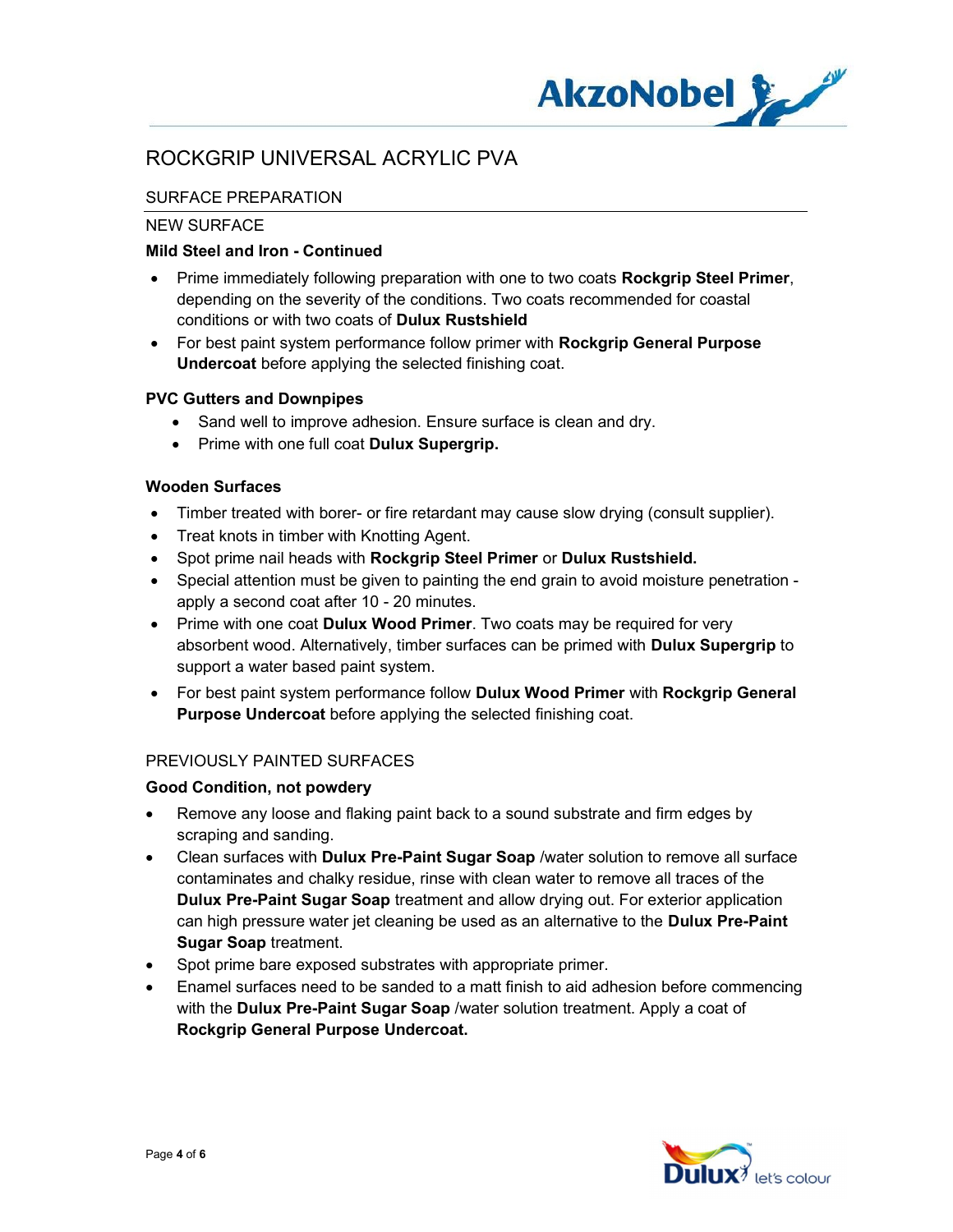

## SURFACE PREPARATION

#### PREVIOUSLY PAINTED

### Old Paint in Poor Condition

- Completely remove all loose and flaking paint.
- Remove oil, grease dirt or any other contaminants with **Dulux Pre-Paint Sugar** Soap/water solution and allow drying.
- Friable surfaces must be removed and repaired.
- Chalked surfaces must be thoroughly brushed or prepared with high pressure water cleaning. NOTE: While this product can be used for sealing exterior chalked or slightly friable surfaces, it will not penetrate thick layers of powdery material. Rockgrip Bonding Liquid, which is un-pigmented, is preferred.
- Mould instructions. To kill lichen and algae growth, scrub with one of the following solutions: either 4:1 water/chlorine, or 4:1 water/sodium hypochlorite. Ensure that the areas are completely saturated, and allow the solution to react for a minimum of 4 hours. Rinse the complete wall surface thoroughly with clean water and allow drying.
- Prime all exposed areas with appropriate primer as for new surfaces.

#### **FILLING**

Fill all imperfections with the appropriate **Dulux Pre-Paint** filler and spot prime filled areas with Rockgrip Plaster Primer or Rockgrip Water Based Plaster Primer once the crack filler has dried properly. Failure to do this will result in uneven sheen levels between the repaired and normal areas.

### HEALTH AND SAFETY INFORMATION

This product contains no added lead. Avoid contact with skin or eyes. Keep out of reach of children. If accidently swallowed, seek medical advice immediately and show this container to the doctor. Dry sanding, flame cutting and/or welding of the dry paint film will give rise to dust and/or hazardous fumes. Wet sanding should be used wherever possible.

If exposure cannot be avoided by the provision of local exhaust ventilation, suitable respiratory protective equipment should be used. Do not empty into drains or watercourses.

Ensure good ventilation during application and drying. It is recommended to use suitable protective clothing and equipment. To avoid the risk of spillage, always store and transport containers in a secure upright position. Refer to Material Safety Data Sheet for complete information.